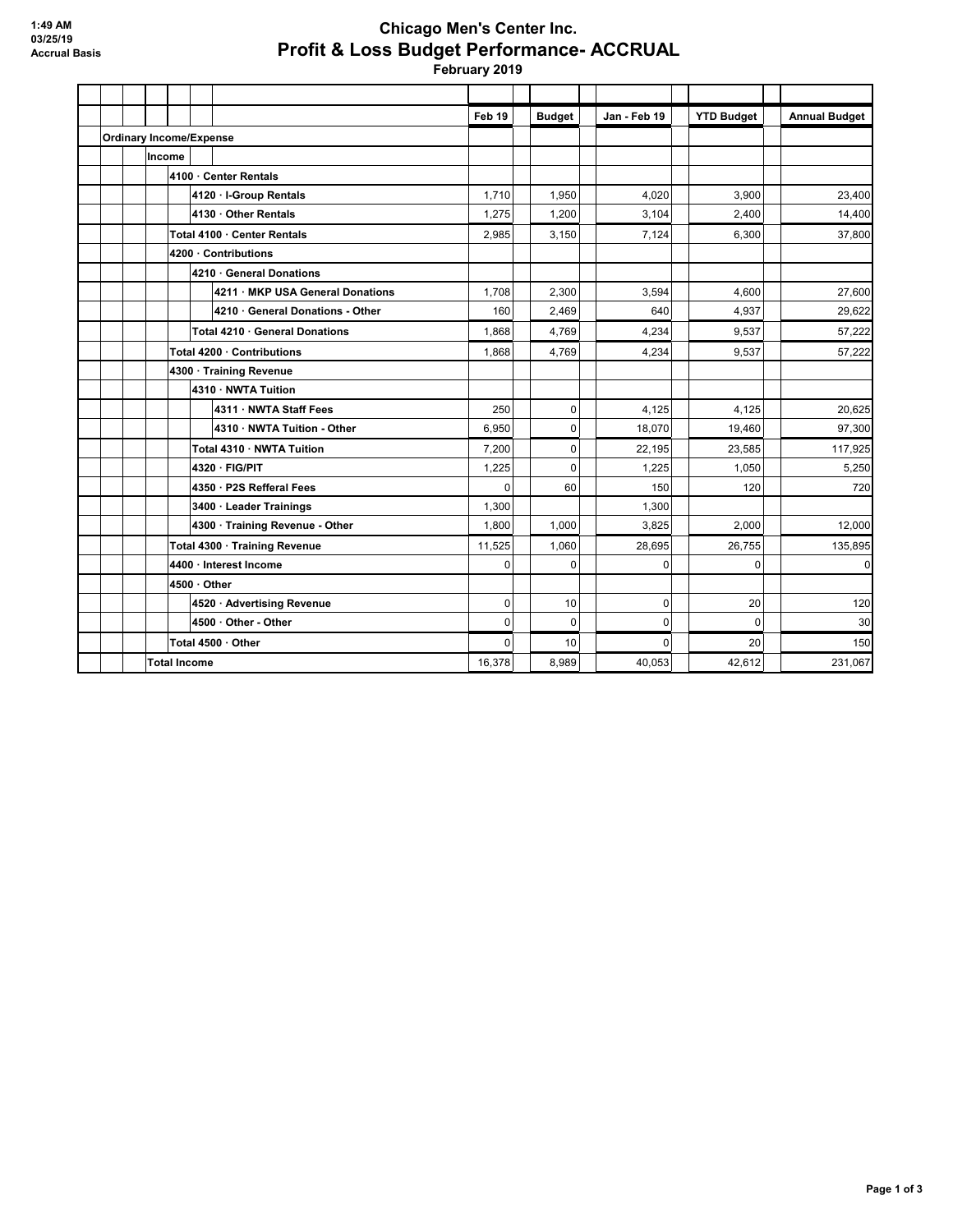## **Chicago Men's Center Inc. Profit & Loss Budget Performance- ACCRUAL**

 **February 2019**

|            |                            |                                |                     |  |                                            | Feb <sub>19</sub> | <b>Budget</b> | Jan - Feb 19 | <b>YTD Budget</b> | <b>Annual Budget</b> |
|------------|----------------------------|--------------------------------|---------------------|--|--------------------------------------------|-------------------|---------------|--------------|-------------------|----------------------|
|            |                            |                                | <b>Gross Income</b> |  |                                            | 16,378            | 8,989         | 40,053       | 42,612            | 231,067              |
|            |                            | <b>Expense</b>                 |                     |  |                                            |                   |               |              |                   |                      |
|            |                            |                                |                     |  | 6000 · Center Expense                      |                   |               |              |                   |                      |
|            |                            |                                |                     |  | 6210 · Accounting Fees                     | 1,417             | 1,417         | 2,833        | 2,833             | 17,000               |
|            |                            |                                |                     |  | 6050 · Rent (princ, int. & prop tax)       | 4,181             | 4,509         | 8,363        | 9,018             | 54,108               |
|            |                            |                                |                     |  | Total 6000 · Center Expense                | 5,598             | 5,926         | 11,196       | 11,851            | 71,108               |
|            |                            |                                |                     |  | 6100 · Fund Raising Expense                | $\mathbf 0$       | 0             | 0            | $\mathbf 0$       | 2,200                |
|            |                            |                                |                     |  | 6200 Operating Expense                     |                   |               |              |                   |                      |
|            |                            |                                |                     |  | 6215 · Bank and Credit Card Fees           | 546               | 360           | 879          | 720               | 4,320                |
|            |                            |                                |                     |  | 6010 · Building Repairs                    | 32                | 75            | 152          | 150               | 900                  |
|            |                            |                                |                     |  | 6220 · Conferences & Meetings              | $\pmb{0}$         | 100           | $\mathbf 0$  | 200               | 1,200                |
|            |                            |                                |                     |  | 6040 · Equipment & Maintenance             | $\pmb{0}$         | 375           | 637          | 750               | 4,500                |
|            |                            |                                |                     |  | 6230 · Office Supplies                     | 50                | 100           | 193          | 200               | 1,200                |
|            |                            |                                |                     |  | 6235 · Payroll Expenses.                   |                   |               |              |                   |                      |
|            |                            |                                |                     |  | 6236 · Health Insurance                    | 150               | 150           | 300          | 300               | 1,800                |
|            |                            |                                |                     |  | 6235 · Payroll Expenses. - Other           | 3,892             | 3,864         | 7,791        | 7,727             | 46,363               |
|            |                            |                                |                     |  | Total 6235 · Payroll Expenses.             | 4,042             | 4,014         | 8,091        | 8,027             | 48,163               |
|            |                            |                                |                     |  | 6245 · Permits & Fees                      | 75                | 0             | 75           | 230               | 341                  |
|            |                            |                                |                     |  | 6250 · Postage & Shipping                  | 38                | 40            | 76           | 80                | 480                  |
|            |                            |                                |                     |  | 6255 · Software and Services               | $\mathbf 0$       | 50            | $\mathbf 0$  | 100               | 600                  |
|            |                            |                                |                     |  | 6260 · Telephone, Email & Internet         |                   |               |              |                   |                      |
|            |                            |                                |                     |  | 6261 · CellPhone - Office                  | 100               | 100           | 200          | 200               | 1,200                |
|            |                            |                                |                     |  | 6260 · Telephone, Email & Internet - Other | 491               | 235           | 731          | 470               | 2,820                |
|            |                            |                                |                     |  | Total 6260 · Telephone, Email & Internet   | 591               | 335           | 931          | 670               | 4,020                |
|            |                            |                                |                     |  | 6060 · Utilities                           | 249               | 756           | 1,215        | 1,513             | 9,075                |
|            |                            |                                |                     |  | Total 6200 · Operating Expense             | 5,623             | 6,205         | 12,249       | 12,640            | 74,799               |
|            |                            |                                |                     |  | 6300 · Training Expenses                   |                   |               |              |                   |                      |
|            |                            |                                |                     |  | 6320 · NWTA Food Expenses                  | 500               | $\mathbf 0$   | 2,500        | 1,650             | 8,250                |
|            |                            |                                |                     |  | 6330 · NWTA Leader Fees                    | $\mathbf 0$       | 0             | 4,550        | 3,212             | 16,060               |
|            |                            |                                |                     |  | 6340 · NWTA Leader Travel                  | $\pmb{0}$         | 0             | $\mathbf 0$  | 400               | 2,000                |
|            |                            |                                |                     |  | 6350 · NWTA Materials                      | $\pmb{0}$         | 0             | 2,425        | 1,000             | 5,000                |
|            |                            |                                |                     |  | 6370 · NWTA MKPI Fees                      | 1,250             | 0             | 7,800        | 5,850             | 29,250               |
|            |                            |                                |                     |  | 6380 · NWTA Site Rental                    | 0                 | 0             | 2,500        | 2,500             | 12,500               |
|            |                            |                                |                     |  | 6400 Other Leader Fees                     | $\mathbf 0$       | 325           | 300          | 650               | 3,900                |
|            |                            |                                |                     |  | 6300 · Training Expenses - Other           | $\mathbf 0$       | 500           | $\Omega$     | 1,000             | 6,000                |
|            |                            | Total 6300 · Training Expenses |                     |  | 1,750                                      | 825               | 20,075        | 16,262       | 82,960            |                      |
|            | <b>Total Expense</b>       |                                |                     |  | 12,971                                     | 12,956            | 43,520        | 40,753       | 231,067           |                      |
|            | <b>Net Ordinary Income</b> |                                |                     |  |                                            | 3,407             | $-3,967$      | $-3,467$     | 1,859             | 0                    |
| Net Income |                            |                                |                     |  |                                            | 3,407             | $-3,967$      | $-3,467$     | 1,859             | 0                    |